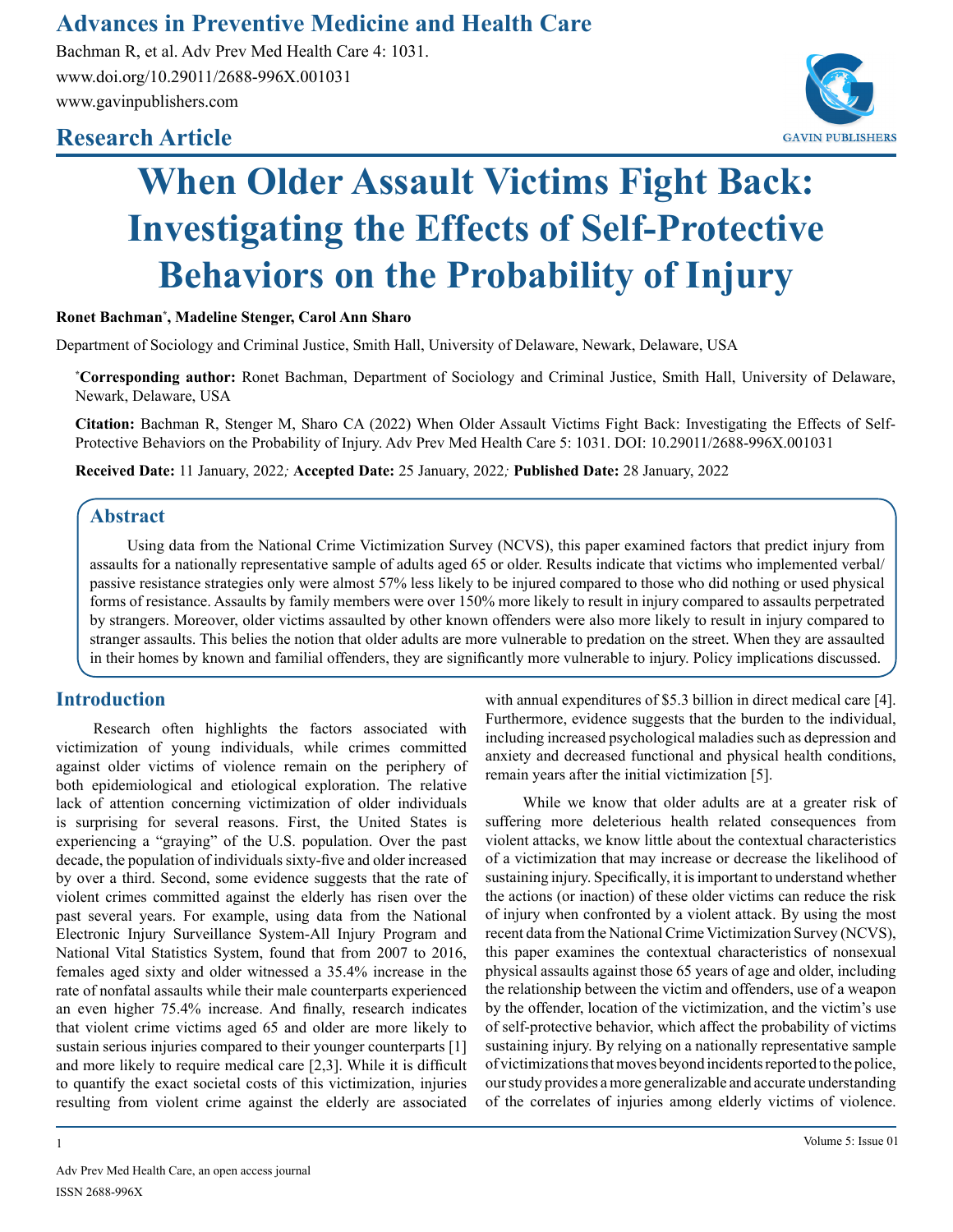#### **Factors Related to Victim Injury in Assaults**

Before reviewing what is known about the factors related to injuries sustained during assaults, it is important to highlight the difficulties in making comparisons across empirical studies. Due to methodological and conceptual variations within the literature, a clear understanding of the relationship between victim injury and age has failed to emerge. Research concerning the victimization of the elderly has traversed a variety of disciplines including health and medicine, gerontology, criminology, and sociology [6]. The scope of "Elder victimization" often varies across studies, encompassing a wide range of victimizations from financial exploitation and neglect to aggravated assault and murder [1]. As a result of these diverging definitions, the research within elderly victimization often can be split into four broad categories of conceptualization: elder abuse, family violence, white-collar crime, or general crime [6]. Predictably, depending upon which conceptualization a study employs, different patterns may emerge concerning contextual factors of victimization such as the relationship between the victim and offender and who is most at risk. For example, many studies restrict their focus to incidents of elder abuse rather than assaults generally. Elder abuse is defined as "an intentional act, or failure to act, by a caregiver or another person in a relationship involving an expectation of trust that causes or creates a risk of harm to an older adult".

Results from surveys such as the National Elder Mistreatment Study (NEMS) have enhanced our understanding of the emotional and physical consequences of this specific type of abuse, including increased hospitalization, deterioration of mental/physical health and premature mortality [7]. However, elder abuse, by definition, is often contingent upon a relational connection between the victim and offender (e.g., as caregiver). Older individuals are not immune to more "General" forms of crime, yet this subset of older victims is often overlooked. Within the general crime literature, only a handful of quantitative studies have placed elder victimization at the center of their analyses and provided an in-depth exploration of older individuals' experiences with this broader conceptualization of victimization [1,8,9]

These methodological issues are further exacerbated by the diverse conceptualizations of both injury and the samples employed across studies. Generally, research examining the contextual factors related to sustained injury draw from various data sources including the National Crime Victimization Survey (NCVS), National Incident-Based Reporting System (NIBRS) and emergency room data. In addition, the extant literature has examined a range of crime types such as intimate partner violence [10], sexual assault [11], physical assaults, and robbery [12,13]. Results from studies relying solely on police report data (NIBRS) or emergency room data will likely be very different from results of studies using a nationally representative sample of victimizations in which victims may or may not have reported the incident to police and/or sought medical care. We will highlight these methodological issues as we review the literature that has examined the general correlates of injury within the victimization literature [14-20].

One of the correlates of victim injury that has received a great deal of attention within the literature concerns the use of self-protective behaviors. Generally, resistance among victims of violence is a form of self-help [12]. Behaviors that fall under resistance may vary between physical (e.g., "Fighting back") and non-physical forms (e.g., screaming or calling out for help). In general, these actions are employed to stop or reduce the severity of a violent attack [17]. The relationship between self-protective behavior and injury remains inconclusive with some evidence demonstrating that there is no relationship [11,18,20], and other studies indicating that physical resistance is associated with an increased probability of injury for certain victim and offender relationships [16,17]. These inconsistent findings may stem from methodological choices that researchers make including, 1) the operationalization of both resistance and injury, 2) failure to incorporate the temporal sequencing between resistance and injury, and 3) whether crime-specific analysis are performed compared to combining all forms of nonfatal violence together.

In addition to self-protective behaviors, the link between various contextual and demographic characteristics and victim injury have been explored. For instance, victim-offender relationship, the presence of a non-firearm weapon, and the location of the victimization (e.g., public place versus private residence) are linked to an increase likelihood of injury for the victim [3,13]. While some evidence suggests that females are more likely to experience injury during victimization relative to their male counterparts [14], a recent study looking at robberies and physical assaults using NIBRS data found that females were significantly less likely than their male counterparts to experience injuries for these offenses [13].

Finally, and most importantly regarding the focus of the present analysis, the link between victim age and injury deserves further exploration within the general crime literature. Most studies within this literature have restricted age to a control variable. Studies with this focus suggest that as age increases, so does the likelihood of experiencing injury stemming from a victimization [13]. However, studies that have incorporated age into the central focus of their analyses have produced results that may conflict with or further muddy our understanding of correlates of victim injury. For instance, some research suggests that victimizations perpetrated by family members and acquaintances are associated with a higher risk of injury compared to incidents when the victim and offender are strangers [15]. However, Kelsay, Tillyer, Tillyer & Ward [9] found that the association between victim-offender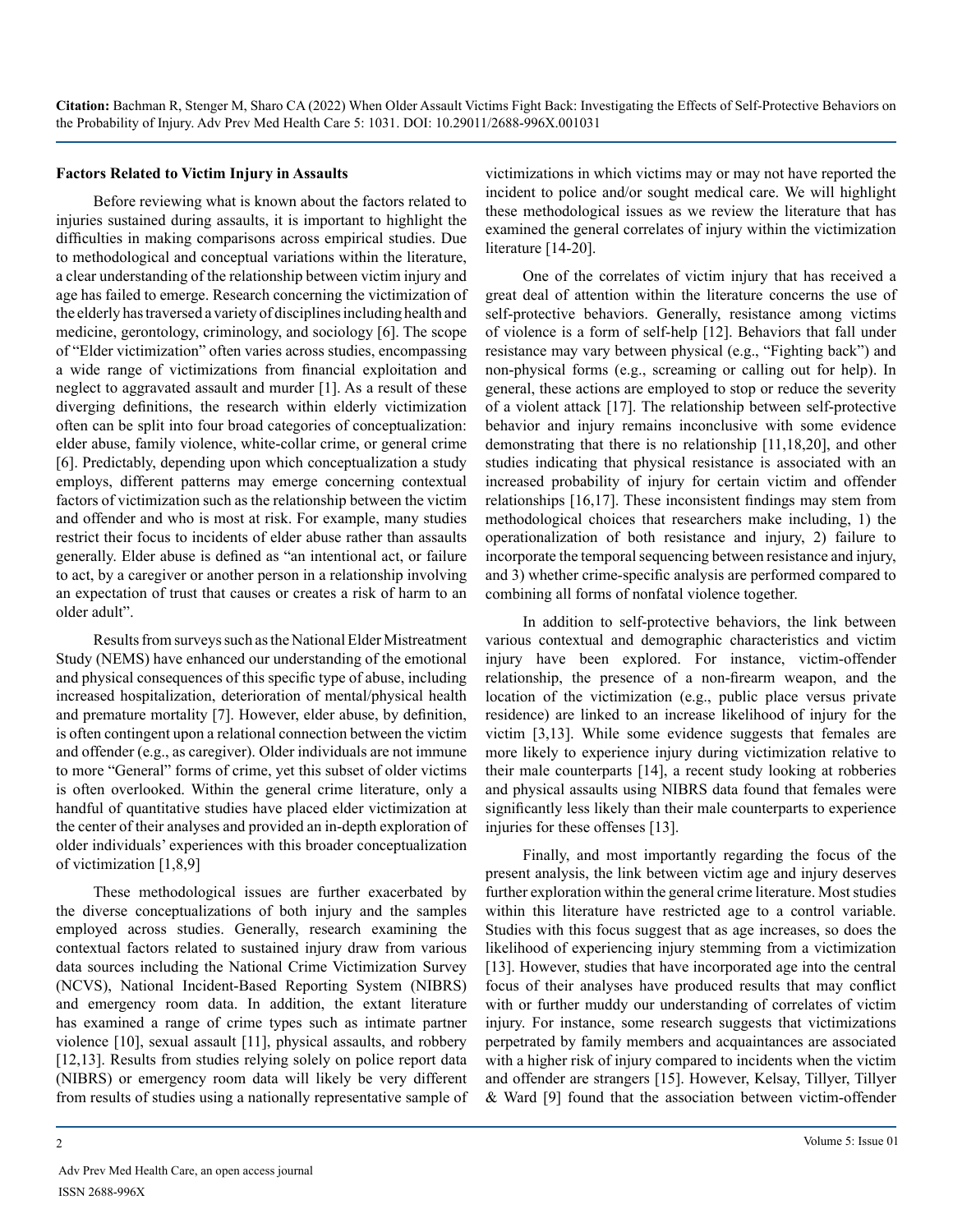relationship and injury may be conditioned by age group. More specifically, using NIBRS police report data, Christina Policastro, et al. [9] found that victimizations from family members were associated with an increased risk of injury for children, adolescents and adults but was not significant for elderly victims.

Other research has examined the differential effects of physical versus nonphysical forms of self-protective behavior on injury. For example, Bachman, Lachs, and Meloy [15] found that non-physical forms of resistance were more effective in reducing elderly victims' probability of being injured compared to physical resistance or no resistance. Unfortunately, this study aggregated the crimes of robbery and physical assault together in the analysis so these results cannot be generalized to any one type of victimization.

Other methodological decisions have further impeded making comparisons across studies in this area. One of these issues is operationalizing exactly what self-protective behavior is. Previous studies using the NCVS have generally relied on measures ranging from a binary variable (no behavior vs. any kind of self-protective behavior) to sixteen separate categories of self-help (The NCVS asks respondents "Was there anything you did or tried to do about the incident while it was going on?" If respondents answered yes, they were asked about sixteen different behaviors they could have used).

While a binary variable may fail to capture the nuanced nature of how resistance impacts the risk of injury, relying on the sixteen-category operationalization is equally problematic. First, the categories are not mutually exclusive, thus forcing researchers to rely on ambiguous and diverse procedures for coding these actions when multiple behaviors are implemented (e.g., see Yun & Lee, 2014) [16]. Furthermore, this sixteen action technique results in extremely small sample sizes for each variable. For example, using NCVS data focusing on female nonsexual assaults with male perpetrators (n=7,456), [16] found only ten cases in which one of these actions, resistance with a firearm, was used. These small sample sizes across non-mutually exclusive categories will result in tenuous findings at best.

While binary variables and 16 category measures represent the extreme ends of a continuum, other studies have relied on intermediate operationalizations. For instance, Bachman, Lachs and Meloy (2004) [15] employed a model in which self-protective behavior was broken down into physical and verbal forms of resistance. If individuals used both physical and verbal forms of resistance, a hierarchal coding procedure was implemented in which the individual was coded as using physical resistance. Other studies have attempted a more nuanced model in which physical and verbal resistance is disaggregated into two types (forceful and non- forceful) [11,17]. This type of separation is subject to the limitations discussed above concerning ambiguity in classification

when multiple self-protective behaviors are used.

Another methodological issue is whether researchers control for the temporal sequence of self-protective behavior and injury. For example, a victim's action may be considered self-protective behavior if it occurs either before or during an injury, but behavior that is performed after an injury occurs would not be classified as self-protective [15]. Cleary, behavior that is implemented after an injury occurs cannot be predictive of that injury. While more recent studies using the NCVS data are able to incorporate this temporal element, it is not always clear if the procedure for coding this sequence is consistent across studies or, in some cases, whether it is implemented at all. For instance, Tark and Kleck (2004) [18] restrict their analyses to cases in which the self-protective behavior occurred before an injury transpired, excluding cases in which the self-protective behavior was implemented during an injury, which may have effected their results.

Finally, contradictory results across studies may be linked to the type of offenses examined. A significant body of literature focuses on the impact of self-protective behaviors in sexual assault victimizations but only a handful have control for the temporal sequence of events. Research that does incorporate the temporal sequence of events consistently demonstrates that physical resistance is uncorrelated with risk of injury for these crimes [11,19]. Considerably less research has examined this relationship for other types of offenses such as physical (nonsexual) assault [16,17]. Moreover, the majority of these studies have limited their focus to female victimizations by male perpetrators [16,20,21]; or have examined combined both assault and robberies together to increase sample size [15]

Despite research indicating that older victims are more likely to sustain serious injuries as the result of a victimization, little research has examined the effect of victim resistance for older victims. With the exception of a few studies (e.g., Bachman, Lachs, & Meloy, 2004) [15], research examining the impact of self-help behaviors on injury treat age as a control variable. One study that has examined elderly victims separately [15] found that non-physical forms of resistance were more effective in reducing a victim's probability of being injured compared to physical resistance or no resistance. Unfortunately, this study aggregated the robbery and physical assault victimizations.

Because, prior research demonstrates the importance of examining issues of etiology within more homogeneous categories of victimization [22]. The current study explores the relationship between different types of self-protective behavior and the likelihood of injury for more homogeneous category of assaults against those aged 65 or older while controlling for other im-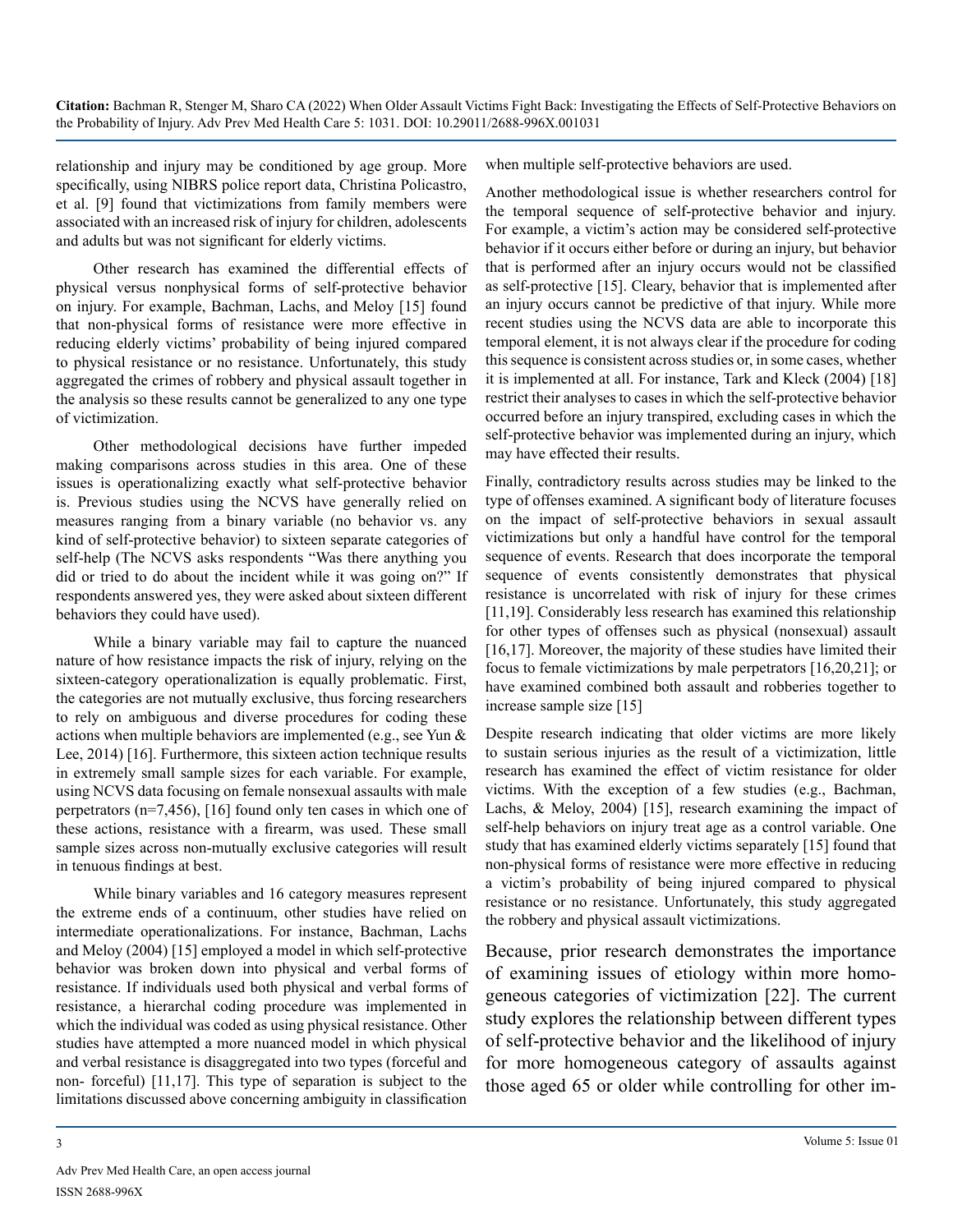portant contextual characteristics of the assault such as the victim and offender relationship (intimate, other family, other known, stranger), weapon presence, location of the victimization, and other demographic characteristics. This will identity the most important factors that both increase or decrease the likelihood of elderly assault victims sustaining injuries.

#### **Methods**

#### **Sample**

The data for this study utilized the Bureau of Justice Statistics' sponsored National Crime Victimization Survey (NCVS): Concatenated files, 1998-2018. The sample consists of approximately 50,000 housing units and over 101,000 individuals annually. Those eligible for inclusion in the sample include individuals age 12 or older living in the United Sates, including persons living in group quarters such as dormitories and rooming houses. However, the survey does not interview members of any type of institutionalized population including those living in nursing homes. The purpose of this survey is to obtain the actual prevalence of victimizations that are both reported and not reported to the police along with the contextual characteristics of victimizations including whether any injuries were sustained, whether the police were notified, and other contextual characteristics of the incident.

This study will rely on assault victimizations, which are defined by the NCVS as any unlawful physical attack or threat of attack. There were 1,058 unweighted incidents of assault against individuals 65 years of age or older included in the analyses.

#### **Dependent Variable**

Victim Sustained Injuries. The trauma of experiencing an assault is a brutalizing experience. Nonfatal injuries can range from emotional and psychological trauma to near fatal physical injuries. This paper focuses on nonfatal physical injuries, which were ascertained by a question that asked respondents, "What were the injuries you suffered, if any?" Injuries ranged from severe (e.g. broken bones or teeth) to minor (e.g. bruises or cuts). However, less than 10% of incidents resulted in severe injuries, so unweighted sample sizes were too small to warrant reliable comparisons across injury types. The dependent variable for this paper is a dichotomous variable coded 1 for those victimizations that resulted in some type of physical injury and 0 for incidents that resulted in no physical injuries. The univariate distributions for all variables are reported in Table 1. Assault victims aged 65 years of age or older sustained physical injuries 16.2% of the time.

**Table 1:** Descriptive Statistics of Assault Incidents against Victims 65 Years of Age or Older, NCVS 1998-2018, n=1,058.

|                                      | Percentage or mean (range) |  |  |
|--------------------------------------|----------------------------|--|--|
| Female Victim                        | 49.2                       |  |  |
| Male Offender                        | 71.4                       |  |  |
| Lone Offender                        | 88.2                       |  |  |
| Victim Married                       | 39.9                       |  |  |
| Victim Employed                      | 22.3                       |  |  |
| Victim had Some College or More      | 57.3                       |  |  |
| Offender had Weapon During Assault   | 18.9                       |  |  |
| <b>Race/Ethnicity of Victim</b>      |                            |  |  |
| Non-Hispanic White                   | 77.1                       |  |  |
| Non-Hispanic Black                   | 11.2                       |  |  |
| Hispanic Any Race                    | 7.3                        |  |  |
| Other                                | 4.4                        |  |  |
| <b>Self-Protection Behavior</b>      |                            |  |  |
| None                                 | 47.7                       |  |  |
| Nonphysical Only                     | 26.6                       |  |  |
| Physical and/or Nonphysical          | 25.7                       |  |  |
| Victim/Offender Relationship         |                            |  |  |
| <b>Intimate Partner</b>              | 3.9                        |  |  |
| Other Family                         | 14.7                       |  |  |
| Other Known                          | 44.0                       |  |  |
| Stranger                             | 37.5                       |  |  |
| Assault Occurred in Private Location | 27.3                       |  |  |
| Victim was Injured                   | 16.2                       |  |  |
| Mean Age of Victim                   | 70.6 (65 to 90)            |  |  |

#### **Independent Variables**

Self-Protective Action. To determine whether victims engaged in self-protective behaviors, they were asked, "Did you do anything with the idea of protecting yourself or your property while the incident was going on?" If they answered yes, they were asked what type of action they took. These were categorized by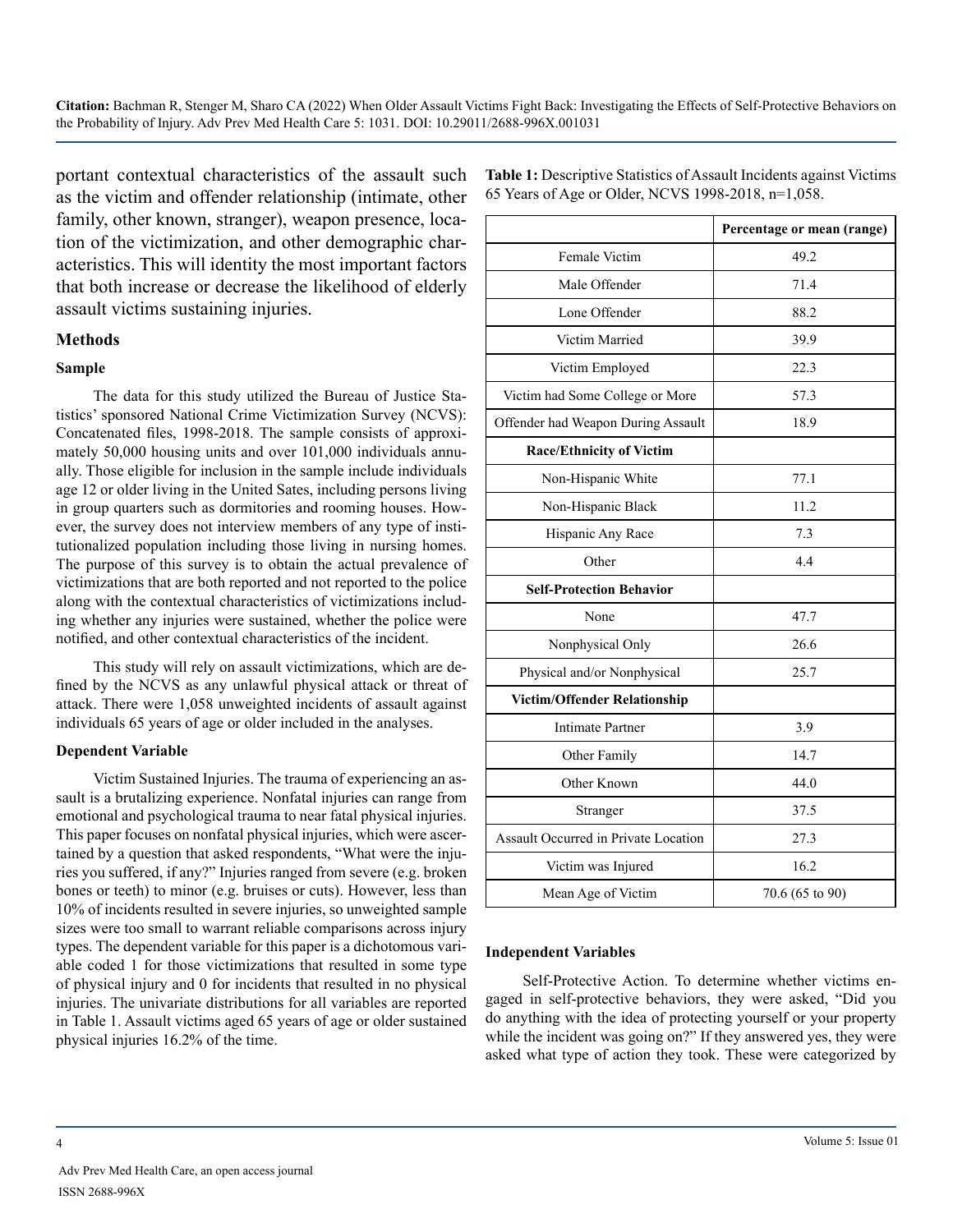the NCVS into several domains that ranged from using a weapon to reasoning with the offender. Victims who reported using self-protective measures and who were injured were also asked whether their actions took place before, during, or after the injury. The questions are multiple response in nature, which means that victims can report employing multiple types of self-protective actions at any of the tree times. That is, they could employ both physical and passive measures either before, during, or after the injury or at any combination of these times. To examine whether self-protective behavior increases or decreases the likelihood of injury, we must ensure that the protective behavior came before or during the injury, not after (Bachman, et al. [15] operationalized self-protection to occur only if the offender(s) were the first to use physical force. However, when we examined this issue, less 2% of robbery and less than 1% of assault victims reported that they were the first to engage in force. We did recode self-protective behavior to indicate these as 'no self-protection used,' but results were virtually identical to our original coding).

Following Bachman, Lachs, and Meloy [15], we distinguished between whether victims used no self-protective behavior, or whether they engaged in at least one form of physical behavior or engaged exclusively in verbal or passive self-protection. The physical behaviors included such things as attacking offender with a weapon, physically defended or resisted offender, chased offender and so on. The verbal or passive protective behaviors included actions such as yelling, cooperating with offender, argued or reasoned with offender and so on. Because victims could have done one or all of these behaviors, two variables were hierarchically coded to reflect any victim who engaged in either physical behavior alone or both physical and passive self-protective behavior were coded 1 for physical self-protection. Those victims who only used verbal/passive self-protection and not physical were coded 1 for the verbal/passive self-protective behavior. Finally, if victims engaged in this behavior only after being injured, they were coded as not engaging in any self-protective action. As shown in Table 1, 47.7% of victims engaged in no form of self-protection, 26.6% engaged in nonphysical only, and 25.7% used some form of physical self-protective behavior.

#### **Age**

Victim's age is used in several ways in the analyses that follow. Bivariate analysis relies on a 2-category age variable to illuminate the patterns of both injury and self-protective use for those aged 65 to 74 compared to those aged 75 years of age or older. In multivariate models predicting injury, age is used as a continuous variable (range 65 to 90), which had a mean age of 70.6.

**Contextual Characteristics of Assaults:** To ascertain the relationship between the victim and the offender, victims were first asked whether they could recognize the offender and, if so, the exact relationship they had to them. The majority of assault victimizations involved lone offenders (88.2%). The relationship between the victim and offender was classified into four categories: 1) Intimate partner, which included any current or former spouse or boy/girlfriend; 2) Other family, which included any immediate or extended family member other than spouse, 3) Other Known, which included all other known individuals, and 4) those who were assaulted by strangers. As shown in Table 1, only 37.5% of assault victims 65 years of age or older were attacked by strangers. They were most likely to be assaulted by known offenders (44.0%), other family members (14.7%), and finally by an intimate partner (3.9%). Because there were so few victims assaulted by their intimate partners, this category were not included in the multiple regression model predicting injury and assaults involving strangers was left out as the reference category for those assaulted by other family members and other known offenders.

Violent attacks by offenders brandishing a weapon clearly change the context of an incident. Victims were asked, "Did the offender have a weapon such as a gun or knife, or something to use as a weapon, such as a bottle or wrench?" If they responded yes, they were asked, "What was the weapon?" We distinguished between incidents where offenders were armed with any type of weapon or something that could be used as a weapon. Only 18.9% of the assault victims faced an armed offender. And finally, where the assault took place was examined using a dichotomous variable coded 1 for all assaults that took place either in or outside the victim's private residence and 0 if it occurred in a public location.

**Demographic Controls:** Several variables were used as demographic controls when predicting the probability of injury. Victims' gender was coded 1 for female victims (49.2%) and 0 for males. Race and ethnicity were combined and coded 1 for white non-Hispanic victims (77.1%) and 0 otherwise. The gender of the offender was coded 1 for male offenders (71.4%) and 0 otherwise. The number of offenders was controlled using a dichotomous variable coded 0 for assaults involving lone offenders (88.2%) and 1 if there was more than 1 offender. Education was measured using a dichotomy coded 1 for those who had some college or more (57.3%) and 0 otherwise. Finally, 2 dichotomous variables were used to measure both marital relationship (those married coded 1 and 0 otherwise) and employment (those employed either full or part-time coded 1 and 0 otherwise) (39.9% married and 22.3% employed).

#### **Analysis Strategy**

We will first examine the bivariate relationships between our key independent variables of age and self-protective behavior and their relationship to injury. We will examine a multivariable regression model predicting injury for assault victimizations. Because the NCVS data are obtained using a multistage cluster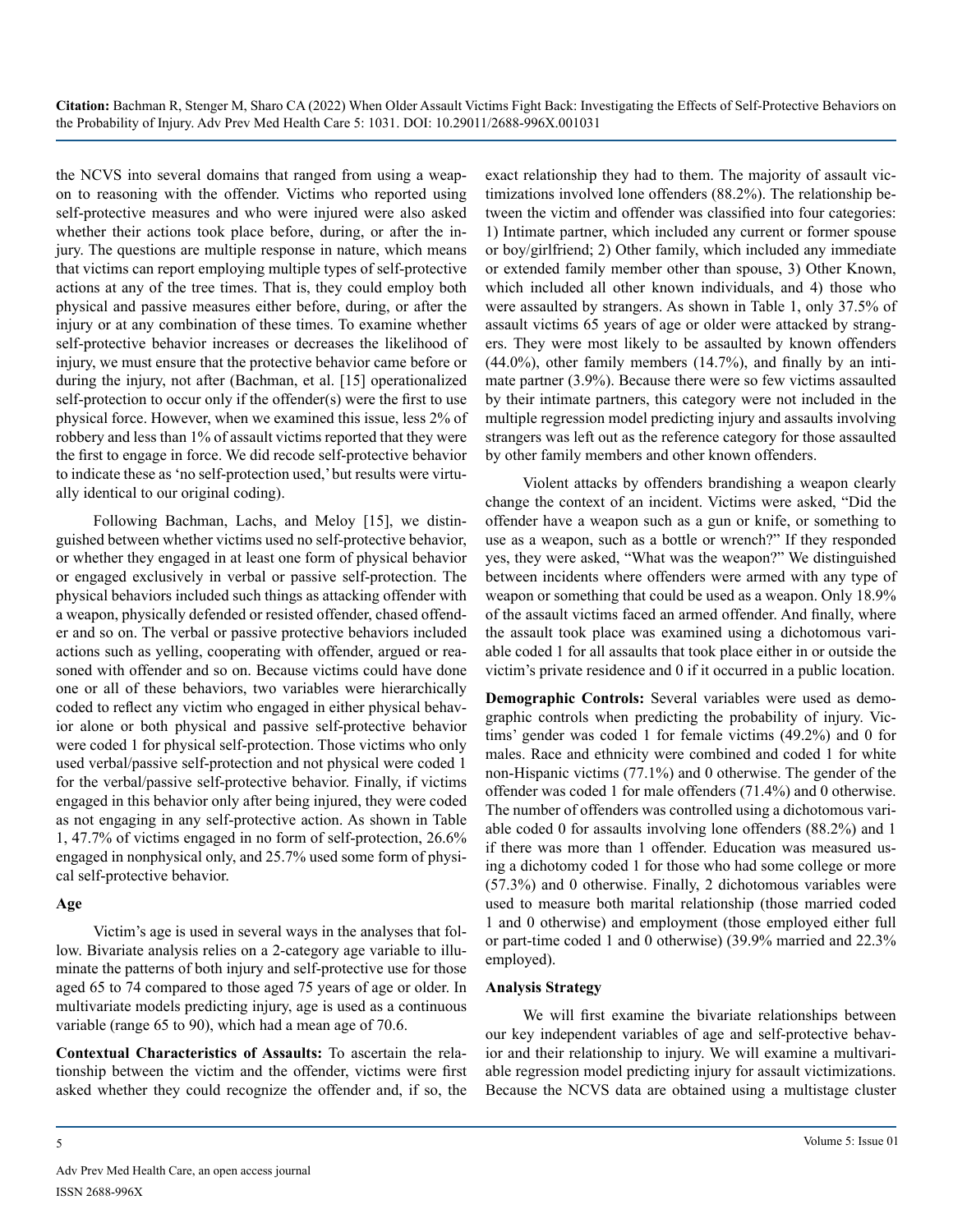sampling method, it cannot be assumed that the probability of selection for each sample household is equal. In addition, a crime incident may involve more than one member of a household and any one household member may have experienced a similar victimization on more than one occasion during the reference period. If a respondent experiences a similar victimization within the reference period so many times that they cannot recall each incident in detail, the incident is classified as a series incident and detailed information about the most recent incident is collected. In 2018, the most recent year data was published by BJS, less than 2% of all victimizations were series incidents [23].

Importantly, each of these factors may affect the standard error estimates of coefficients that are used to test null hypotheses about the relationship between an independent and dependent variable. Typically, an incident weight has been applied to multivariate models, which divides the person weight of a victim by the total number of persons victimized during an incident as reported by the respondent. In 2016, BJS also created a Series weight that adjusts for series crimes. Since it is not possible to use both weights when estimating multivariate models, we estimated separate models using the incident and series weights. Since there was no meaningful difference between models, the results obtained using the incident weights are reported here.

#### **Results**

Table 2 presents the bivariate percentage distributions of injury across categories of the independent variables. Importantly, the percentages were calculated using the number of those in each independent variable category as the denominator, which appropriate to determine the effects of each category on the probability of injury [24]. As a result, the percentages do not sum to 100 across the categories. At the bivariate level, victims who engaged in only nonphysical self-protective behavior were less likely to be injured compared to either those who engaged in some physical self-protection or those who did nothing. Female victims were more likely to sustain injuries compared to their male counterparts. Those assaulted by lone offenders were more likely to sustain injuries compared to those attacked by multiple offenders. Somewhat interestingly, those assaulted by females were more likely to sustain injuries compared to those attacked by males. Assault victims aged 75 years of age or older were more likely to be injured compared those aged 65 to 74. Victims assaulted by strangers (9.3%) were the least likely to be injured and those attacked by both intimate partners (26.8%) or other family members (32.9%) were more likely to be injured compared to other known offenders (15.5%). Victims assaulted that occurred in private locations were almost twice as likely to sustain injuries compared to those that occurred in private (29.1% versus 11.3%). The only other demographic characteristic to affect injury was marital status; married victims were less likely to sustain injuries compared to their unmarried counterparts.

**Table 2:** Percentage of Assaults against those 65 Years of Age or Older that Resulted in Injury by Independent Variable Categories, n=1,058.

|                                      | <b>Percentage Injured</b> |  |  |
|--------------------------------------|---------------------------|--|--|
| <b>Self-Protection Behavior</b>      |                           |  |  |
| None                                 | $18.2*$                   |  |  |
| Nonphysical Only                     | 9.3                       |  |  |
| Physical and/or Nonphysical          | 19.5                      |  |  |
| Female Victim                        | $18.8*$                   |  |  |
| Male Victim                          | 13.6                      |  |  |
| Male Offender                        | $14.3**$                  |  |  |
| Female Offender                      | 20.8                      |  |  |
| Lone Offender                        | $17.4**$                  |  |  |
| Multiple Offenders                   | 7.2                       |  |  |
| Victim Married                       | $10.2**$                  |  |  |
| Victim Not Married                   | 20.1                      |  |  |
| Victim Employed                      | 16.4                      |  |  |
| Victim Not Employed                  | 15.3                      |  |  |
| Victim had High School or Less       | 17.5                      |  |  |
| Victim had Some College or More      | 15.2                      |  |  |
| Offender had Weapon During Assault   | 14.5                      |  |  |
| Did not have Weapon                  | 16.6                      |  |  |
| <b>Race/Ethnicity of Victim</b>      |                           |  |  |
| NonHispanic White                    | 15.9                      |  |  |
| NonHispanic Black                    | 11.0                      |  |  |
| Hispanic Any Race                    | 20.8                      |  |  |
| Other                                | 25.5                      |  |  |
| Victim/Offender Relationship         |                           |  |  |
| <b>Intimate Partner</b>              | $26.8***$                 |  |  |
| Other Family                         | 32.9                      |  |  |
| Other Known                          | 15.5                      |  |  |
| Stranger                             | 9.3                       |  |  |
| Assault Occurred in Private Location | $29.1**$                  |  |  |
| Occurred in Public Location          | 11.3                      |  |  |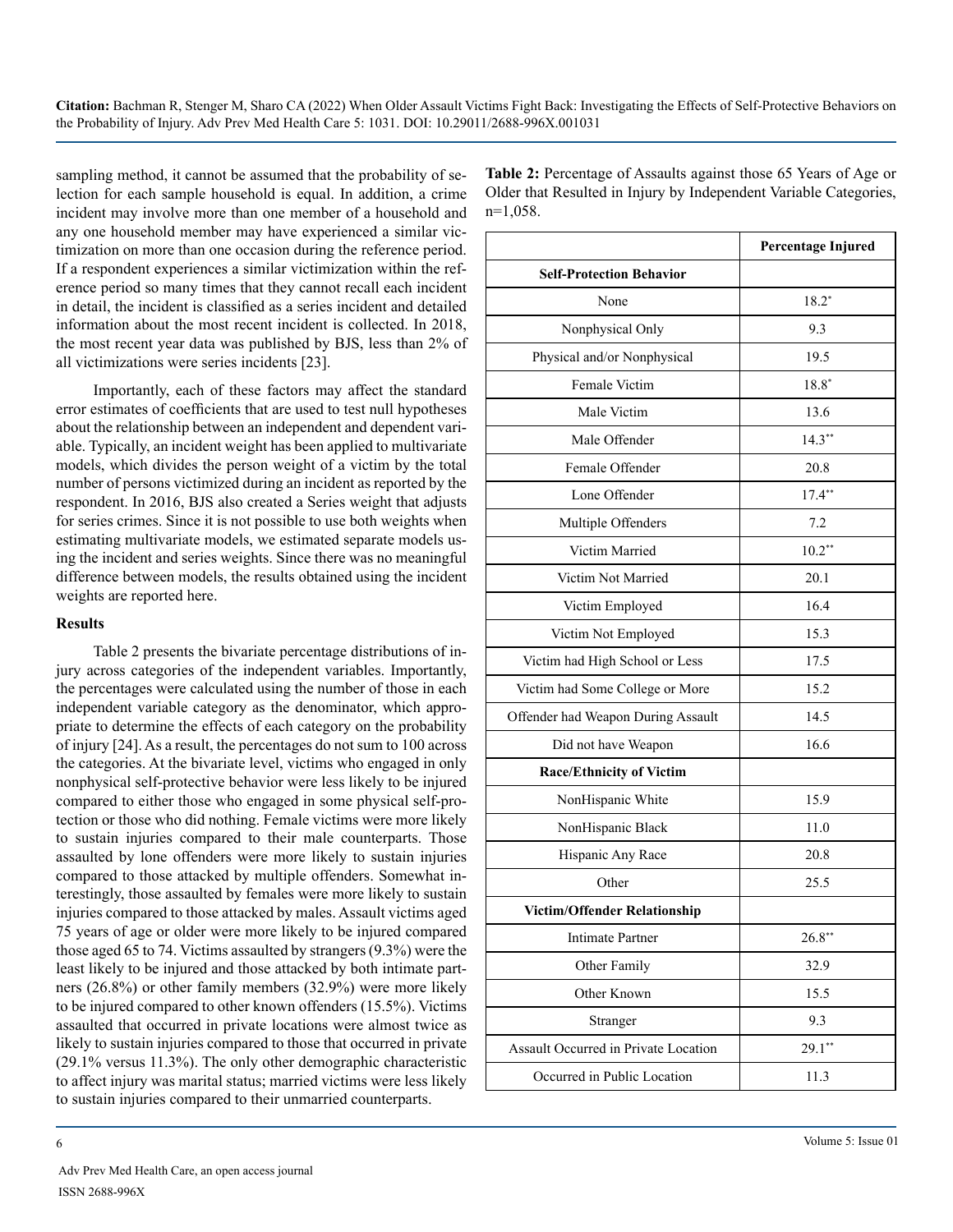| <b>Victim Age Group</b> |          |
|-------------------------|----------|
| 65 to 74                | $14.0**$ |
| 75 or Older             | 23.7     |
| * $p<.05$ , ** $p<.01$  |          |

These bivariate findings are illuminating, but to determine whether these relationships remain are spuriously related to injury, it is important to predict the probability of injury using multiple logistic regression. Table 3 presents these results. As can be seen, even after controlling for the other independent variables, assault victims age 65 and older were significantly less likely to be injured if the engaged in verbal or passive resistance compared to either doing nothing or engaging in physical self-protective behavior. Married assault victims were also less likely to be injured compared to nonmarried victims. Age also retained its significance, with the probability of injury increasing along with victim's age. The victim and offender relationship continued to affect the probability of injury with assaults perpetrated by family members and other known offenders significantly more likely to result in injury compared to victims assaulted by strangers. In fact, the odds of a victim sustain injury from an assault was over 150% higher when the offender was a family member compared to a stranger. This is likely related to the significant finding for location, wherein those assaulted in their private residences were more likely to sustain an injury compared to those assaulted in public spaces. Logically, those assaulted by family members would be more likely to be victimized in their places of residences. After controlling for all of these independent variables, neither the victim's nor the offender's gender affected the likelihood of injury. However, the coefficient for the number of offenders would be significant with a one-tailed test as it was marginally significant here  $(p<.06)$ , indicating those facing lone offenders were more likely to sustain injury compared to those assaulted by multiple offenders.

|                                            | SЕ   | Exp(B)            |
|--------------------------------------------|------|-------------------|
| Physical Self-Protection                   | .204 | .992              |
| Nonphysical Self-Protection Only           | .269 | $.433**$          |
| Female Victim                              | .195 | .880              |
| Male Offender                              | .192 | .727              |
| Multiple Offenders                         | .372 | .505 <sup>a</sup> |
| Victim Married                             | .204 | $.505**$          |
| Victim NHWhite                             | .211 | .932              |
| Offender from family                       | .295 | $2.568**$         |
| Other Known Offender                       | .223 | 1.596*            |
| Private Location                           | .603 | 1.828**           |
| Age (Interval)                             | .030 | $1.030*$          |
| $-2LL = 839.6$ **; *p<.05, **p<.01; *p<.06 |      |                   |

**Table 3:** Logistic Regression Results Predicting Injury for Assault Victimizations against those 65 Years of Age or Older, n=1,058

## **Discussion**

The current article has examined the factors related to both increasing or decrease in the probability of injury during an assault for those victims aged 65 and older. Several findings are worth highlighting. First, actions taken by older victims of assault significantly affect the likelihood being injured even after controlling for other important variables including the victim and offender relationship. Victims who implemented verbal/passive resistance strategies only were almost 57% less likely to be injured compared to those who did nothing or used physical forms of resistance. Programs aimed at educating older community members about effective verbal or passive resistance techniques could go a long way